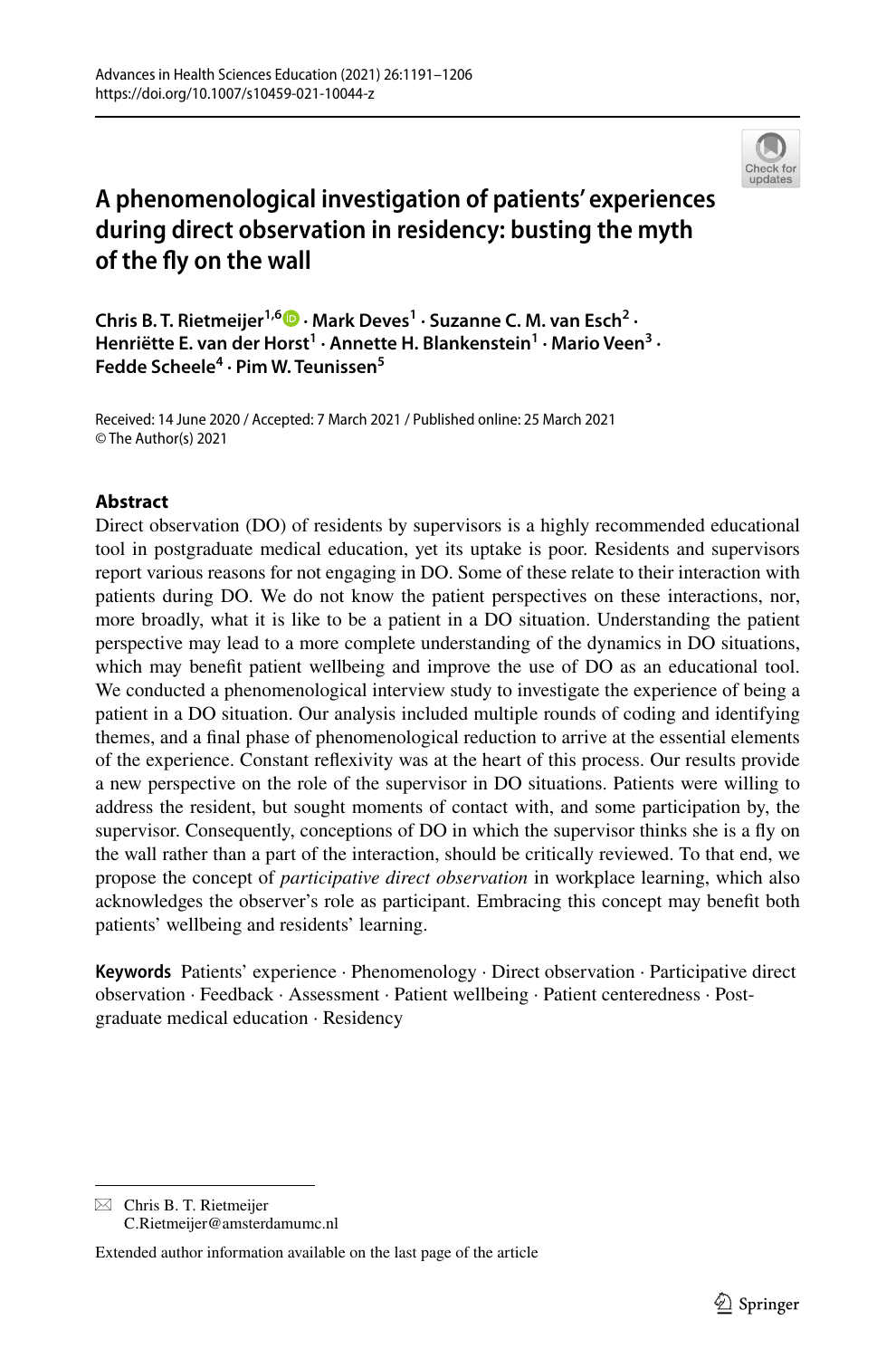# **Introduction**

In post-graduate medical education, residents see patients independently, under nearby supervision. The highest level of this supervision is direct observation (DO), which is indispensable for purposes of feedback and assessment (Kilminster et al., [2007;](#page-14-0) Kogan et al., [2017](#page-14-1)). In this paper, DO refers to any situation in which the supervisor is physically present, observing the resident working with the patient (Rietmeijer et al., [2018\)](#page-14-2). Notwithstanding its importance, DO has proven difficult to implement in medical education, including postgraduate education. Residents and supervisors report various reasons for not engaging in DO, mostly related to fear of assessment, feelings of mistrust, and expectations concerning autonomy and efficiency (Kogan et al., [2017](#page-14-1), Rietmeijer et al., [2018](#page-14-2), Rietmeijer et al. [2021](#page-14-3), Watling et al., [2016,](#page-15-0) LaDonna et al., [2017,](#page-14-4) Cheung et al., [2019,](#page-14-5) Pelgrim et al., [2012\)](#page-14-6).

Difficulties in interacting with patients form yet another barrier for engaging in DO. Residents may fear that patients see DO as a sign of lack of competence. Also, residents report that they behave "unnaturally" towards patients when an observer is present. Residents may also fear that overt critique by the supervisor can cause patients to lose trust in them. Furthermore, both residents and supervisors experience difculties in encouraging the patient to address the resident rather than the supervisor. Lastly, both residents and supervisors may feel that DO can be frustrating for patients in terms of being examined twice or having to wait for the supervisor (Rietmeijer et al., [2018](#page-14-2); Rietmeijer et al. [2021;](#page-14-3) LaDonna et al., [2017;](#page-14-4) Pelgrim et al., [2012](#page-14-6)).

While we know from all this research that supervisors and residents have various assumptions about what patients think and feel, patients' actual experiences in DO situations in post-graduate medical education have scarcely been investigated. What we do know comes from a small number of survey studies that examined the efects of DO situations on patient-centered care in residency (Pitts et al., [2015;](#page-14-7) Starmer et al., [2009](#page-14-8)); these indicated patients' general satisfaction with DO situations but yielded no specifc information about what it is like to actually be the patient in DO situations.

We can expect that patients' experiences in DO situations will partly refect their experiences when participating in health professions education (HPE), more generally. Sharma outlined the literature on patients' experiences when participating in HPE in a narrative review (Sharma, [2018\)](#page-14-9). Briefy summarized, patients saw participation in HPE as "a means of 'giving back' to the medical community". Patient educators reported among others "raised self-esteem and empowerment […] However, there were concerns around consent, confdentiality, emotional well-being, […] particularly around the sharing of personal or painful health issues" (Sharma, [2018\)](#page-14-9). In a phenomenological interview study of teaching encounters in out-patient clinics, McLachlan and colleagues found that some patients preferred not to be objectifed, but instead to be involved in a triadic teaching relationship of mutual benefit (McLachlan et al., [2012](#page-14-10)). Monrouxe and colleagues found through conversation analysis that patients were often assigned a passive role in bedside teaching, even if they rejected such passivity (Monrouxe et al., [2009](#page-14-11)). We have, as yet, little or no information about whether, to what extent and how all these fndings apply to DO situations.

Summarizing, DO situations are challenging for residents and supervisors. This partly relates to their interactions with patients and their assumptions about how patients experience DO situations. We do not know how patients actually experience these situations. Understanding the patient perspective may lead to a more complete understanding of the dynamics in DO situations, which may beneft patient wellbeing and improve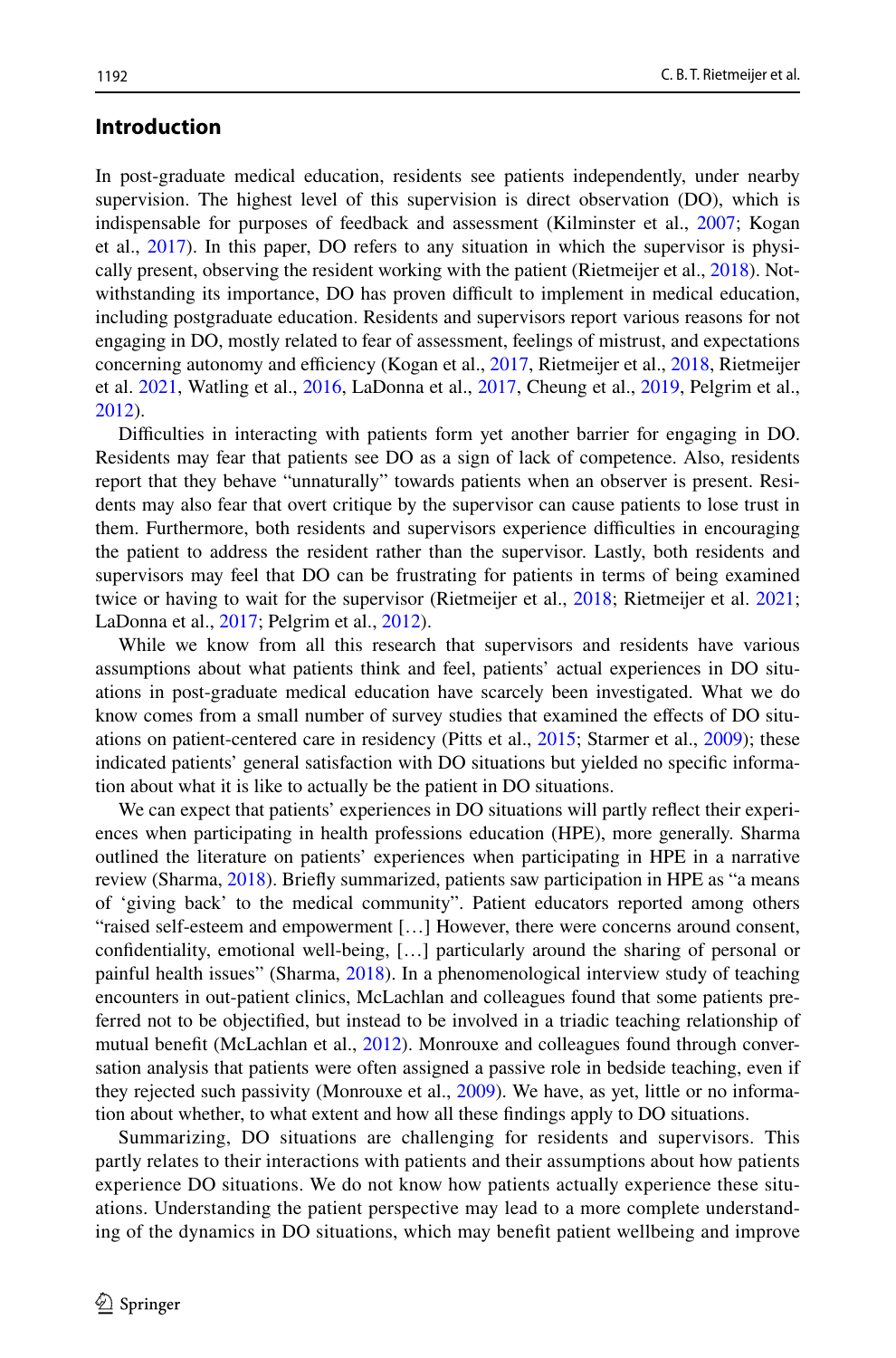the use of DO as an educational tool. This is in line with Kogan and colleagues' call in their guidelines on DO of clinical skills in medical education: "How to best create a therapeutic and educational alliance with patients in the context of direct observation requires additional attention" (Kogan, [2017](#page-14-1)). These considerations led to our research question:

What is it like for patients to have a consultation with a resident while the supervisor is observing the resident?

### **Methods**

### **Context**

We performed our interview study in the general practice (GP) residency program at the Amsterdam University Medical Centers, location VUmc. In the frst and fnal year of this three-year program, residents are paired with one, sometimes two, GP supervisor(s) for the whole year. Residents see patients independently, with the supervisor immediately at hand. In Dutch general practice, patients typically have one, in some cases two part-time, familiar general practitioner(s). In GP training practices, patients are used to occasionally being asked to see the resident instead of their familiar GP. Residents do not have permanently assigned 'own' patients.

#### **Phenomenological approach**

Since our aim was to investigate the experience of being the patient in a DO situation as openly as possible, we chose a phenomenological approach. The past decade has seen a surge in health professions education (HPE) research that claims a phenomenological approach. These studies difer greatly in how phenomenology, and the methods used, are described, and an animated debate is currently ongoing about what phenomenological research is, and how it should be performed (Bynum & Varpio, [2018;](#page-14-12) Dowling, [2007](#page-14-13); Neubauer et al., [2019](#page-14-14); van Manen, [2017;](#page-14-15) Zahavi, [2019\)](#page-15-1). Based on the ideas of classical phenomenologists, and on contemporary phenomenologists Zahavi and van Manen, we summarize the main features of the phenomenological approach that guided our research (Husserl, [2018](#page-14-16); van Manen, [2016](#page-14-17); Zahavi, [2018](#page-15-2)). See Box [1](#page-3-0).

We were attracted to this approach because we wanted to know what it is essentially like to be the patient in a DO situation. A phenomenological approach to a persistent problem, such as the continuing issues with direct observation in HPE, may lead to surprising results that could enrich or contradict knowledge from other research approaches. This may lead to clues for new theories and solutions (Varpio & McLeod, [2020](#page-15-3)).

A prominent feature of phenomenological research, as stated, is the absence of a prefxed method to approach our object of interest (van Manen, [2016](#page-14-17)). This means that researchers make use of methods that they decide ft a phenomenological approach to their object of research. By being transparent, researchers give insights into how they meet the criteria for rigor. We, therefore, describe our methods in detail below.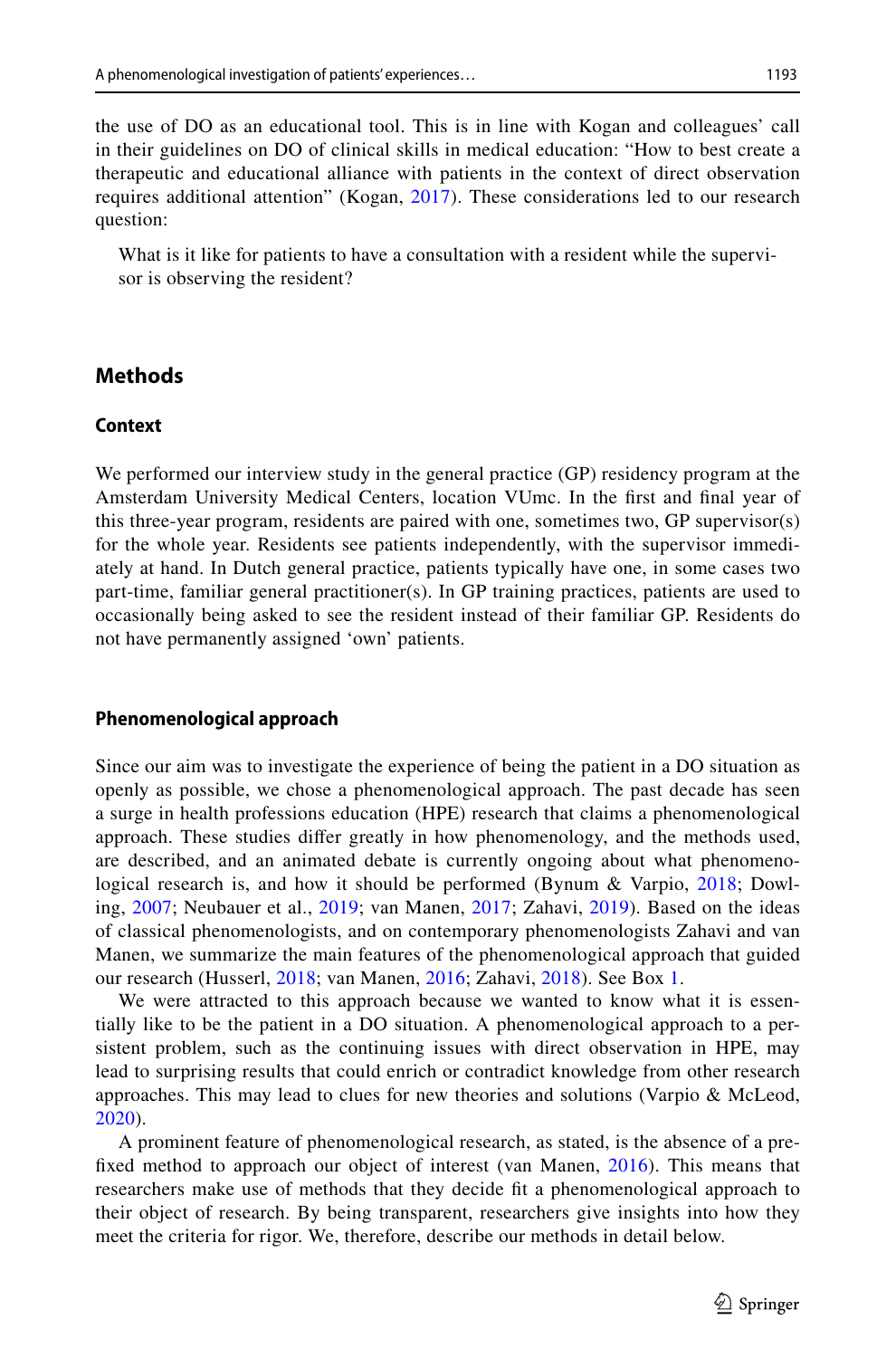<span id="page-3-0"></span>**Box 1** Features of a phenomenological approach, based on Husserl, [2018](#page-14-16), Zahavi, [2018](#page-15-2), van Manen, [2016](#page-14-17)

- 1. Openness to the object of interest, i.e. no pre-fxed theory or categories or even methods; adjust the methods to what the inquiry of this specifc object calls for
- 2. Taking subjective experience into account; it is not about the world (objectivism), nor about the mind (psychologism), but about the interaction between mind and world. It is about how a subject experiences an object. The total of this is the phenomenon. A phenomenon is anything that presents itself to our awareness
- 3. Interest in the *pre-refective* experiences of people, i.e. what they experience before they have refected on it. We are not interested in peoples' ideas, opinions and feelings per se, but rather in the essential elements of the pre-refective experience that made these ideas, opinions and feelings at all possible
- 4. Interest in what individuals' experiences with the phenomenon have in common
- 5. Interest in the phenomenon as people experience it in the full context of their daily lives
- 6. Acknowledgement of the pivotal role of the researcher who is the subject performing the study; investigate this subject as part of the study

#### **Refexivity**

Since the purpose of a phenomenological analysis is to achieve an understanding of prerefective experiences, the researchers have to be aware of their premises and beliefs that may keep them from perceiving deeper layers of experience (van Manen, [2016](#page-14-17); p 47). Therefore, before the interviews were performed, CBTR and MD each wrote an essay on their experiences with, and their assumptions about, the phenomenon of being the patient in a DO situation. CBTR is a GP, coach and teacher; MD is a psychologist, coach and teacher. Subsequently, CBTR and MD interviewed each other about these essays. This session was audio-recorded and transcribed. Both CBTR and MD read this transcript and separately wrote memos to capture the experiences they felt were important during DO in medical consultations. As two examples of these, MD thought that a clear role division between resident and supervisor during DO was important for the patient's ease. CBTR tended to think in terms of learning goal orientation versus performance goal orientation of the resident, and how that afects the interactions between resident, supervisor and patient. There were many other assumptions and beliefs that the researchers came across. All memos were discussed between them and each wrote a summary of all the memos; the summaries were then discussed with FS, PWT, AHB, CBTR and MD, and served as the start of a refexive diary which was kept throughout the process of analysis and writing to capture our progressive insights. This process helped to challenge our presuppositions explicitly and deliberately, or put them on hold, i.e., "bracket" them (Van Manen, [2016](#page-14-17) p 47).

#### **Data collection: participants and procedure**

In five different GP training practices in the western part of the Netherlands, patients who wished to make an appointment were asked if they were willing to see the resident with the supervisor present observing the resident for educational purposes. They were also asked if they would consent to an interview of approximately 20–30 min directly after the consultation. Information about the study was given at the same time. The information was also sent to the patient by e-mail, including an informed consent form, which was signed before the interview started.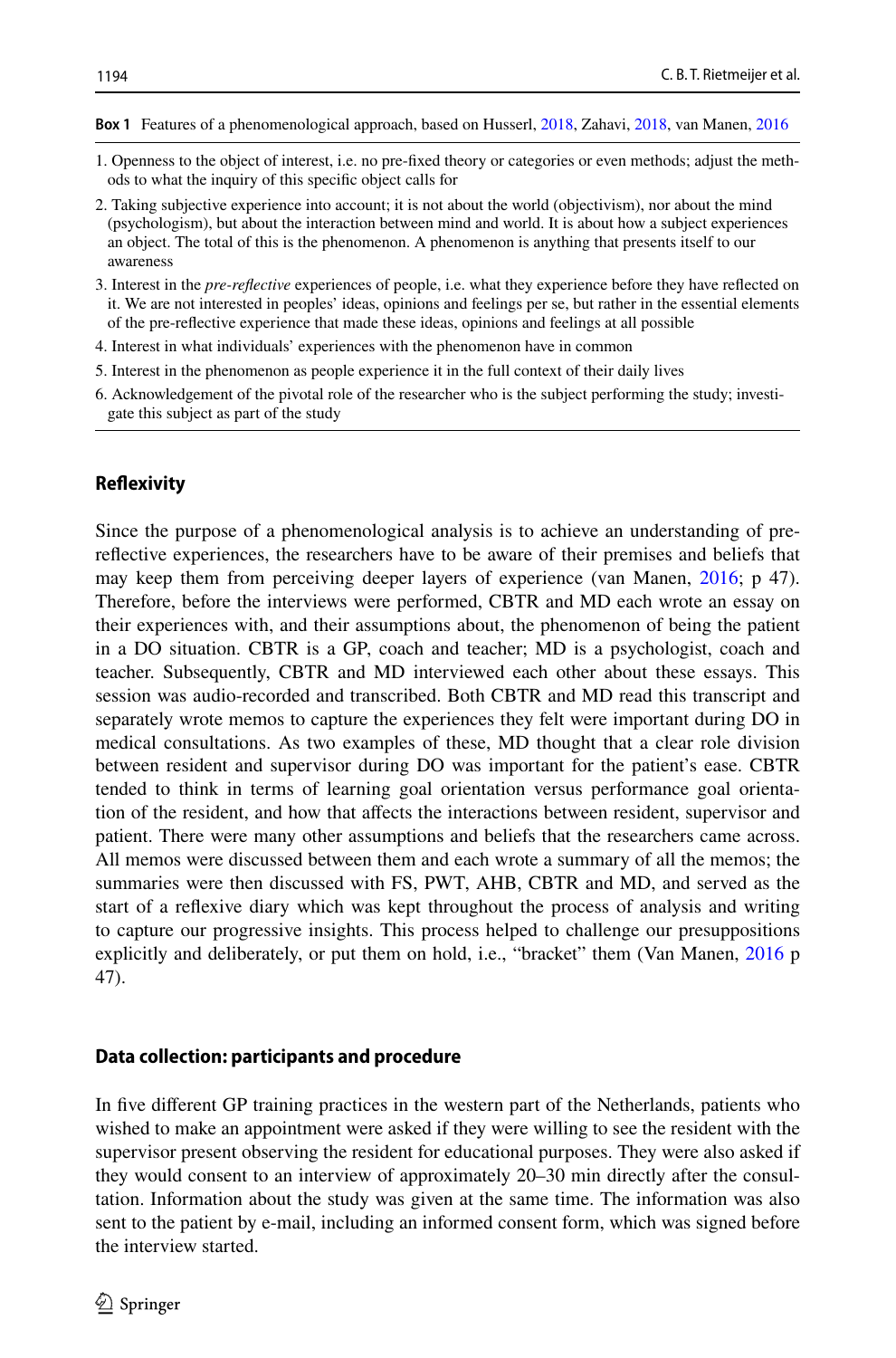This procedure allowed us to include a range of diferent patients, supervisors, residents and consultations: patients who seldom visit their GP as well as patients that came more often; older and younger patients; men and women; patients after emotional consultations and others not; patients consulting a frst-year resident and patients consulting a third-year resident. Exclusion criteria were being aged under 16 and not speaking Dutch or English. In phenomenology, typically, the number of interviews is relatively small while the yield of each interview is relatively high because of the in-depth interviewing and analysis. Eleven interviews were conducted between March and June 2018 by either CBTR or MD. See Table [1](#page-4-0) for the characteristics of the participants, and the residents they consulted. All interviews were audio-recorded and transcribed. Transcripts of the interviews were entered in a qualitative software program (Atlas.ti; Scientifc Software Development GmbH, Berlin, Germany).

### **The phenomenological interview**

We interviewed the patients immediately after the DO situation, in a separate room at the GP practice. We chose a very open interview format that started with the question: "You have just had a consultation with a GP resident, while the supervisor was present, observing; can you please tell me about this experience?" When patients needed to be encouraged to share their thoughts and feelings, facilitating questions were often about factual issues like "Who sat where?" or "And then what happened?" (Van Manen, [2016](#page-14-17) p 131). This was followed by asking how patients experienced particular moments. When particular issues were not addressed spontaneously, the interviewers would bring up issues around DO that are known from previous research among supervisors and residents, as indicated in the frst paragraph of the introduction to this paper. The most remarkable outcomes of the interviews were discussed between CBTR and MD in weekly sessions; emerging insights informed subsequent interviews. As an example of this, we had not expected that it would take so much efort to help patients zoom in on how specifc aspects of the consultation experience had been to them. This made us go through the consultation they just had even

| Patient: number, gender,<br>age | Patient: average fre-<br>quency of visits to GP<br>per year | Patient: familiar<br>with supervisor | Patient:<br>familiar with<br>resident | Resident: letter,<br>year of training |
|---------------------------------|-------------------------------------------------------------|--------------------------------------|---------------------------------------|---------------------------------------|
| 1; Female, 44                   | 4                                                           | $++$                                 | $^{+}$                                | A; 3rd year                           |
| 2; Female, 16 (plus mother)     | $\overline{2}$                                              | $^{+}$                               |                                       | B; 3rd year                           |
| 3; Male, 29                     | $0 - 1$                                                     | $^{+}$                               | $+ +$                                 | A; 3rd year                           |
| 4; Female, 69                   | 4                                                           | $+++$                                | ۰                                     | B; 3rd year                           |
| 5; Male, 61                     | $\overline{c}$                                              | $+ +$                                | $^{+}$                                | $C$ ; 3rd year                        |
| 6; Male, 63                     | $\overline{c}$                                              | $+ +$                                | ۰                                     | C; 3rd year                           |
| 7; Female, 78                   | 10                                                          | $++$                                 | $+ +$                                 | D; 3rd year                           |
| 8; Male, 67                     | $0 - 1$                                                     | $^{+}$                               | $+$                                   | D; $3rd$ year                         |
| 9; Male, 68                     | $0 - 1$                                                     | $^{+}$                               | $+$                                   | D; 3rd year                           |
| 10; Female, 23                  | $\overline{c}$                                              |                                      |                                       | E; 1st year                           |
| 11; Female, 28                  | 4                                                           |                                      |                                       | E; 1st year                           |

<span id="page-4-0"></span>**Table 1** Characteristics of patients interviewed and residents they consulted; columns 2, 3 and 4 show patients' self-reported frequency of visits and familiarity with the resident and supervisor (− up to+ ++)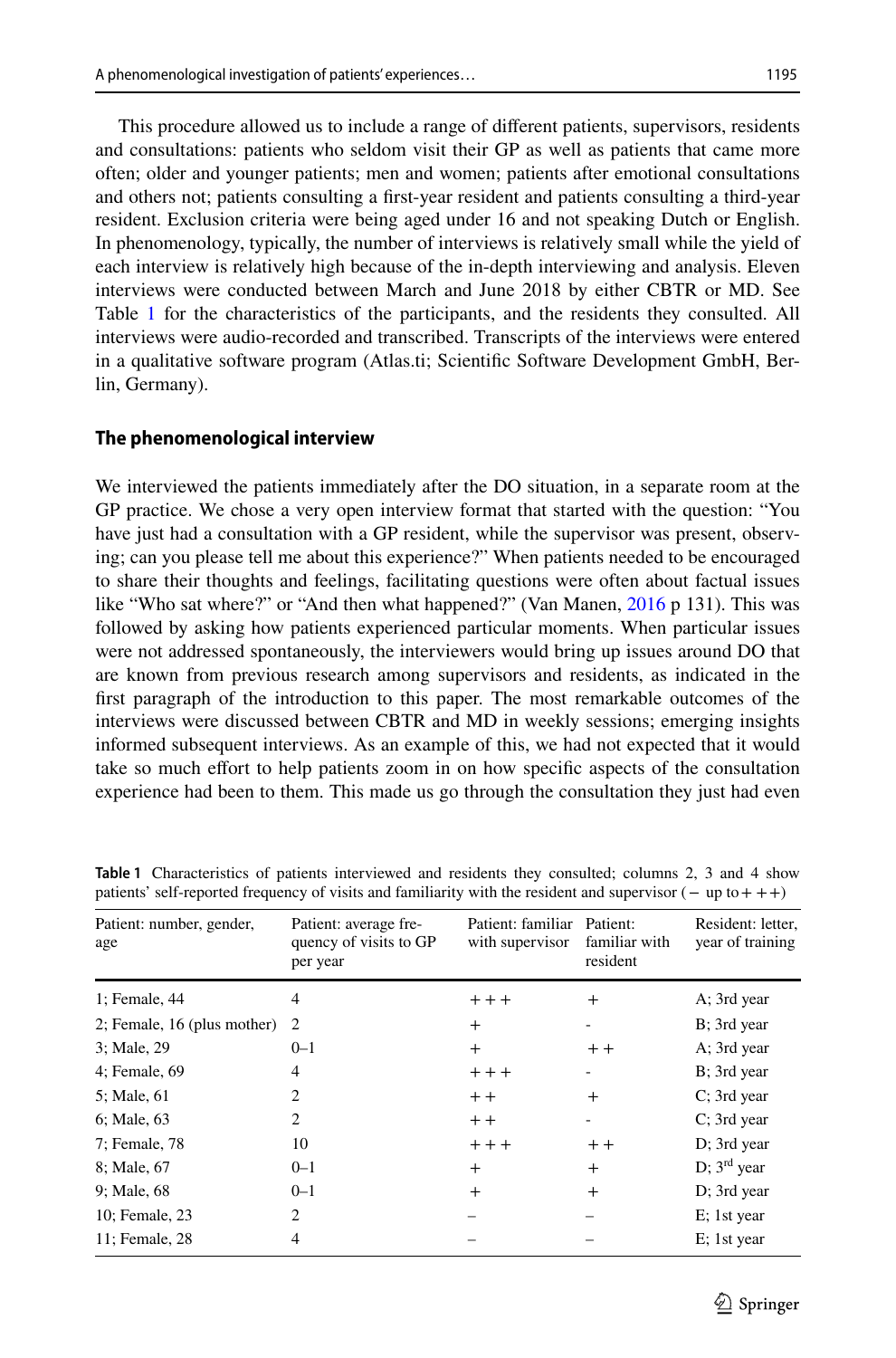more meticulously, adding more questions about the actual events that took place and how patients themselves had acted.

#### **Data analysis**

We analyzed the transcripts combining van Manen's three-step approach (see below) with his focus on four 'existential' aspects of experience, i.e. lived body (corporeality), lived space (spatiality), lived time (temporality), and lived human relation (relationality) (van Manen, [2016\)](#page-14-17).

Reading the transcripts while paying special attention to these existential aspects of experience helped us bring this experience itself to the fore, while bracketing explanations, theories and interpretations. To give some examples of how this worked, focusing on lived body made us extra sensitive to all quotes refecting, for instance, nervousness, anxiety or discomfort. Lived space helped us see how the position in the room infuenced experience. Lived time helped us see how previous experience could play a role. Lived relationship helped us, for instance, see how the familiarity of the patient with either the resident or the supervisor colored the experience. Diferentiating these four existential aspects of experience was not an end in itself, but a means to distill the full experience from the transcripts; it was a step in the analysis. Consequently, in the results section, we do not report on these existential aspects. We do report on the essential elements of the experience as a whole.

*Step 1* CBTR read every transcript several times, then wrote a 'sententious phrase' (this is the term van Manen uses for a concise, meaningful phrase) about what the transcript, as a whole, told him about the phenomenon. Subsequently, he wrote a short refection on this sententious phrase.

*Step 2* CBTR read the transcript again, paying attention to anything that related to the bodily experience; all these sentences were open coded (e.g."lived body: the patient prefers to be examined twice above feeling insecure"). This was repeated three times, focusing on lived space, lived time and lived human relation, respectively.

*Step 3* CBTR read the transcript one more time, open coding every sentence that gave additional information. To conclude, he added refections that had arisen during this process to his frst refection on the sententious phrase.

After this three-step analysis, CBTR tried to capture themes that had come up in what van Manen calls linguistic transformations: 100 to 200-word descriptions of elements of the experience (e.g. the patient is -or is not- familiar with the supervisor and/or the resi-dent) (Van Manen, [2016](#page-14-17) p 92). CBTR sent these sententious phrases, reflections, and codes and the linguistic transformations of each transcript, one at a time, to PWT, SCMvE and MD over the course of a few months. They subsequently frst read the transcripts several times, wrote a sententious phrase and refection for each transcript themselves, added codes, then read and gave a response in writing to CBTR's analytical output.

During this process, CBTR, PWT, SCMvE and MD held meetings and discussed disagreements until they reached consensus. A codebook was developed, consisting of 187 codes in 24 groups.

Through several rounds of grouping and regrouping codes, refections and descriptions, we identifed essential elements of the experience of being the patient in a DO situation. In the process of identifying such essential elements, we were guided by the question whether the phenomenon would still be the phenomenon without this element (imaginative variation) (van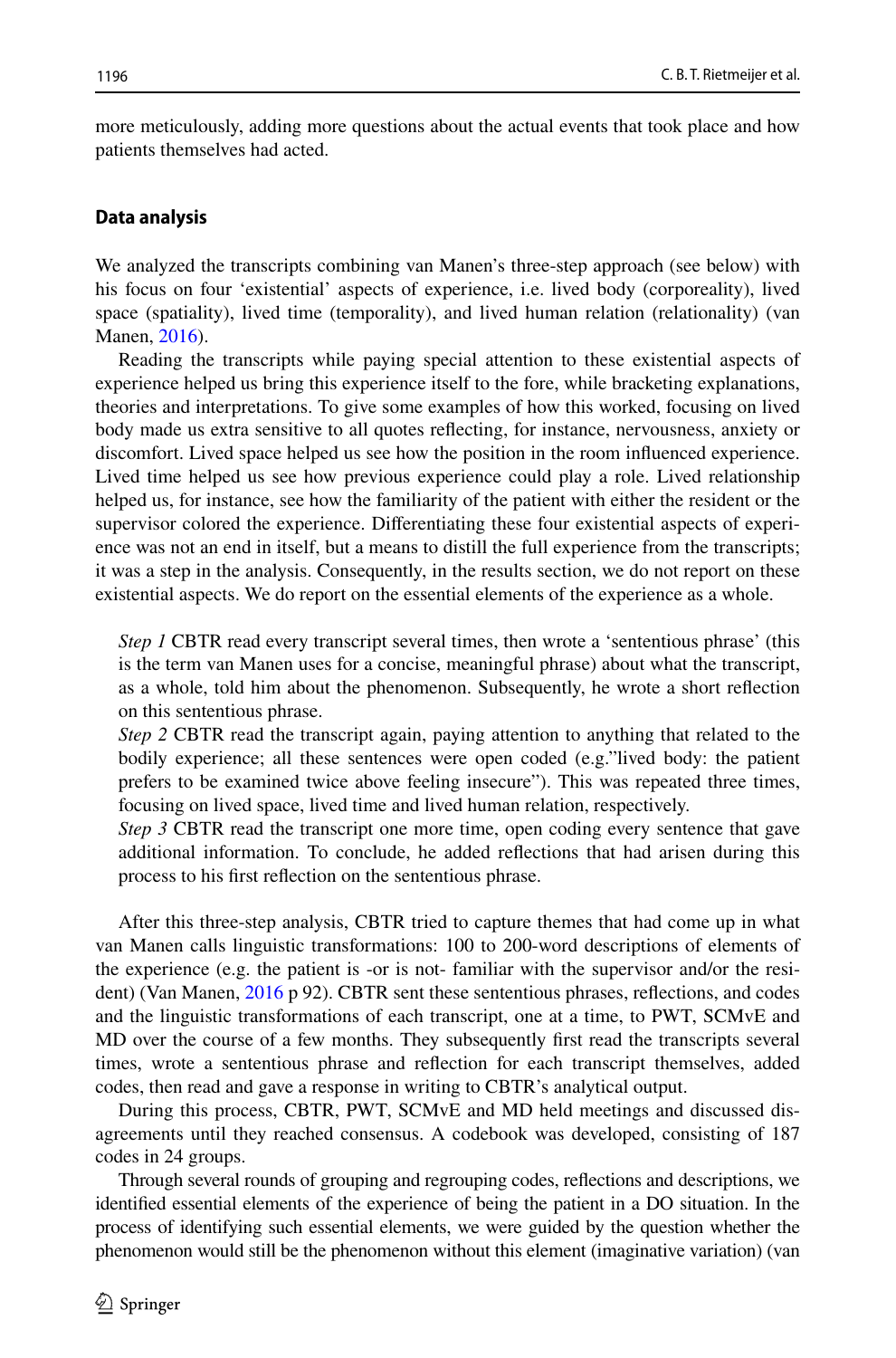Manen, [2016\)](#page-14-17). As one example to clarify this, we had many codes about eye contact between the patient and the supervisor; this, therefore, seemed an essential element of the experience. However, we argued that if there were no eye contact, the phenomenon of being the patient in a DO situation would still be the same phenomenon. Eye contact was not essential. What was essential, in this example, was the presence of a second, more senior, often familiar, doctor that the patient could relate to and be reassured by, in which eye contact often played a role.

We set out by analyzing transcripts using all of the steps described above, starting with those transcripts that seemed most informative after an initial reading. Once we reached the point when additional transcripts did not add new essential elements (after six transcripts), we moved to repeated and critical reading of the remaining transcripts, checking for additional information and new (more detailed) codes. The last few of our eleven transcripts did not reveal additional information. We, therefore, did not expect that conducting more interviews at this stage, in our setting, would reveal new essential elements. Saturation, however, is not what phenomenological research aims for. As van Manen puts it: "Every phenomenological topic can always be taken up again and explored for dimensions of original meaning and aspects of meaningfulness" (van Manen et al., [2016\)](#page-14-18).

The team met three times and conducted further discussions per e-mail. After this, several versions of the whole paper were commented on by the same researchers as well as by HvdH, AHB, FS and MV.

### **Results**

We included eleven patients from five different training practices. Table [1](#page-4-0) shows their characteristics.

In the DO situations they participated in, patients felt that they received the care that they came for, while simultaneously contributing to a resident's learning. They saw this as a win–win situation in that the resident could learn from the patient while the patient benefted from two doctors, and "two heads are better than one" (quote from several patients).

Patient 3: "Yes, I fnd that important (DO of the resident). This is about the health of your friends, your family […]. I think that the resident should be supervised and should be advised how to improve. Happens to me too in my daily work."

Patient 6: "And then they both checked, made sure they agreed what it is, and then they had a short discussion about what kind of treatment I could receive. Yes, it was fne, yes."

Most patients stated frmly that, for the above reasons, they had no problem with the observation situation that they participated in. In many interviews, it proved a challenge to persuade patients that, even in the absence of a problem, all their experiences were of interest to us. Only through 'replaying the flm' quite factually, and through probing details and repeatedly asking how the patient experienced particular moments did we get an insight into patients' actual experiences.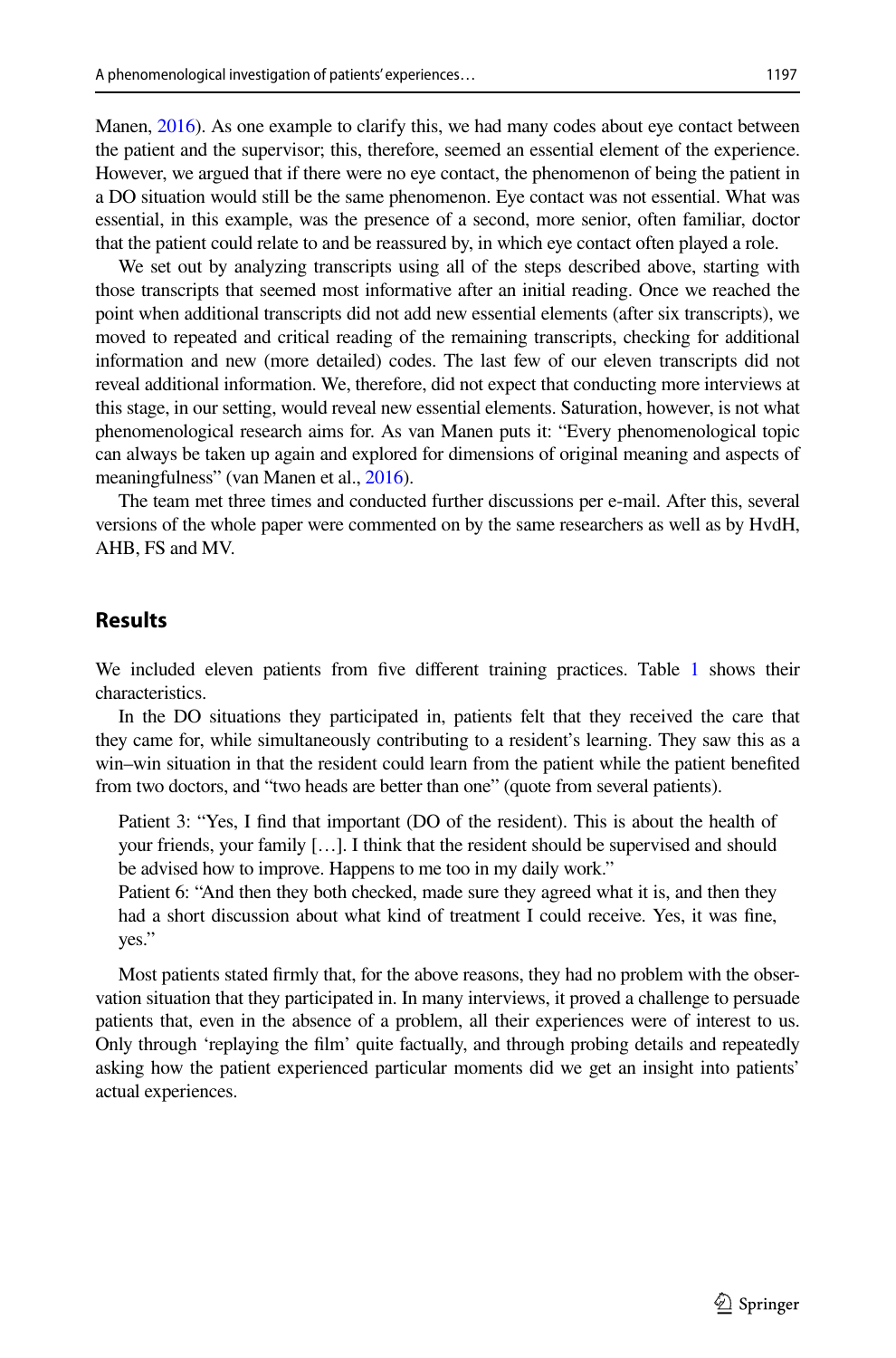# **The essential elements of the experience of being a patient in a DO situation**

As explained in the method section, through several rounds of grouping and regrouping codes, refections and descriptions, and through the technique of imaginative variation, we identifed essential elements of the experience of being the patient in a DO situation.

We present five essential elements, see Box [2.](#page-7-0) We will elaborate on all these elements in the next paragraphs.

1. Patients experienced DO situations as a choice. This resonated with their sense of autonomy. Some patients reported that they would not always agree to participate, or feel comfortable participating, in DO situations. When they visited the doctor with emotional or very personal problems, for instance, they would prefer to talk to their own trusted family doctor, or to just one doctor, be it the resident or the supervisor.

2. Patients experienced DO situations as two doctors interacting with one another and with them. This resonated with patients' need for calm and friendly interactions that helped them feel comfortable in the DO situation.

Patient *10:* "Yeah, I felt that the atmosphere between the resident and the supervisor was good [...]. I think they have a good working relationship so then it's not unpleasant for me."

Also, patients' own harmonious interaction with the supervisor and the resident was often mentioned as important for their feeling comfortable in the DO situation. Such harmonious interactions were further described as honest, open, attentive and respectful.

Patient 4: "… and yes, she (the resident) was very understanding and patient. I found that kind of her. And she asked if there was anything else."

Patients experienced a varying division of roles between the resident and the supervisor, and themselves: Typically, the resident would act as the doctor; the supervisor would, silently or less so, observe from the side; the patient would talk to the resident. However, patients described variations on this typical role division, with the supervisor sometimes being more present, sometimes sitting next to the resident. Some patients

<span id="page-7-0"></span>**Box 2** Essential elements of the experience of being the patient in a DO situation

1. Patients experienced DO situations as a choice. This resonated with their sense of autonomy. All patients were willing to cooperate, but some patients could think of situations in which they would rather not

2. Patients experienced DO situations as two doctors interacting with one another and with them. This resonated with patients' need for calm and friendly interactions that helped them feel comfortable in the DO situation

- 3. Patients experienced DO situations as a junior doctor who was observed by a senior doctor. This signaled that the junior doctor was a learner who wasless experienced than the senior doctor. The presence of both a junior and a senior doctor resonated with the patients' need for good care
- 4. Patients often experienced DO situations as occasions where an unknown, or little known, doctor was observed by the patient's more familiar GP. This resonated with patients' needs for relatedness with, and care from, their own GP
- 5. Patients experienced DO situations as ofering them a new role as collaborators in medical education. This resonated with their sense of responsibility for—and for some patients, engagement with—the education of future doctors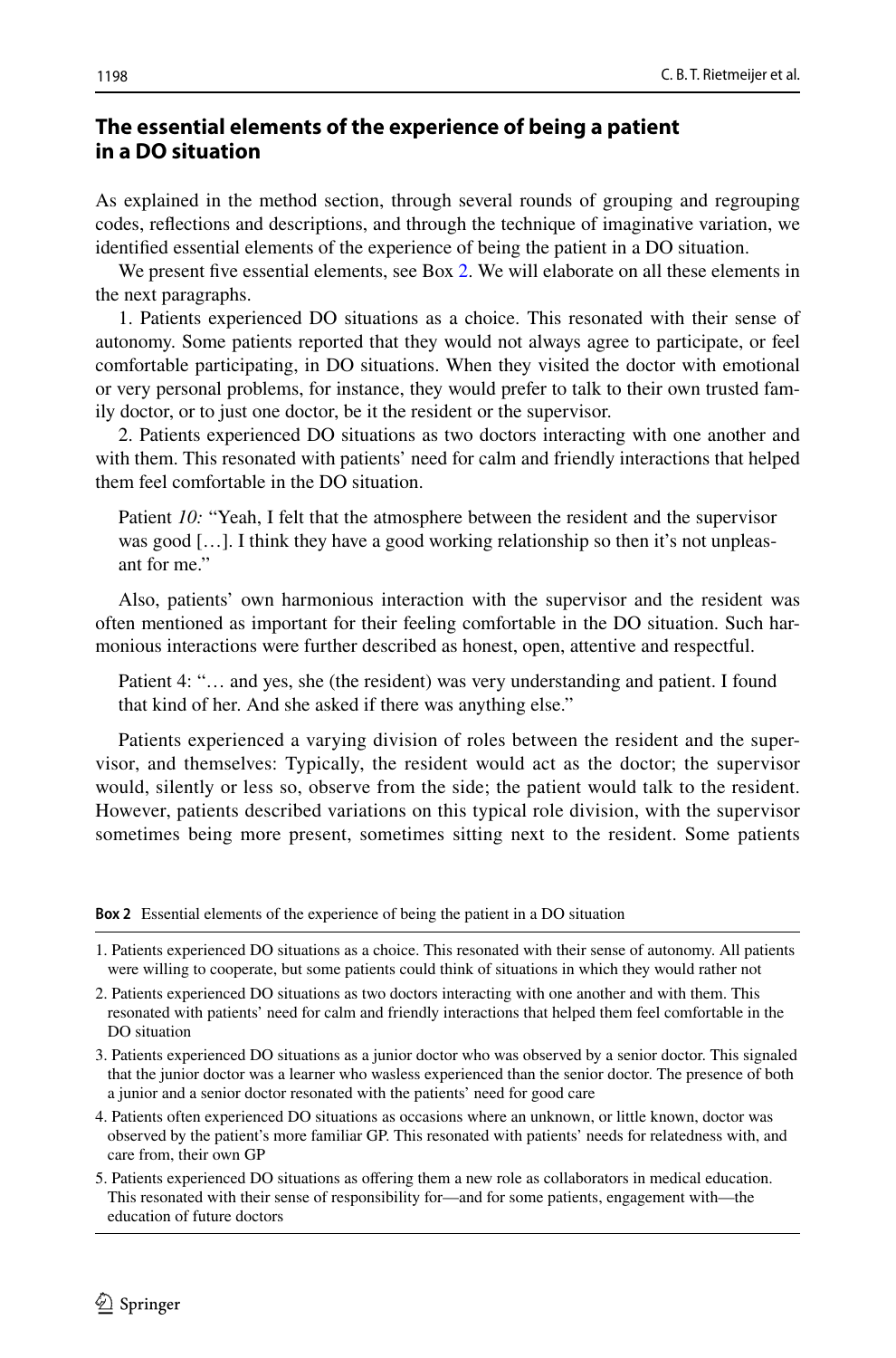said they found it important that the intended division of roles was clearly communicated at the beginning of the consultation. Some presumed that they would fnd it unpleasant if a certain role division were suddenly breached, e.g. by a too dominant supervisor. In such a situation, they would then empathize with the resident and feel uncomfortable themselves. Paradoxically, many examples were given of actual spontaneous yet harmonious changes in the division of the roles: the resident who consulted the supervisor, the patient who addressed the supervisor, or vice versa, and even the supervisor who intervened:

Patient 6: "Well, she said she did not have the result of the ultrasound, so she suggested she'd frst contact the hospital, and then she asked her supervisor if he agreed." Patient 1: (after becoming emotional): "I think it made them feel more comfortable that the supervisor explained to the resident where my emotions came from. It made me more comfortable, too, that I did not have to explain about this mild depression…"

3. Patients experienced DO situations as a junior doctor who was observed by a senior doctor. Although patients understood fully that the idea of the observation situation was that they should address the resident, they reported many moments of eye and/or verbal contact with the supervisor in his/her role as senior doctor. Some patients indicated clearly that they needed signs of approval of the resident's approach by the supervisor.

Patient 7: "just looking at him to check if he thinks the same […]; he has years of experience. Would he know of an alternative of some kind?"

Some patients indicated that they expected the supervisor to actively support good care when needed:

Patient 7: "He did not intervene but he listened attentively and I think he would have spoken up had he known a solution for me."

Patients said they did not mind the resident asking the supervisor for help. On the contrary, some patients said they *expected* residents to discuss with their supervisor whatever they felt insecure about, in the interests of appropriate patient care. One patient said that she expected the supervisor to play an active role in the consultation. She saw him more as a second doctor than as an observer. Without his explicit approval, she would feel insecure.

Patient 11: "Just to make sure: okay there are 2 doctors that say the same thing and I should be fne. But this is only in the situation where there are 2 doctors there. If there is only on doctor there, I would rely on one doctor's opinion."

Constructive discussions between supervisor and resident regarding the diagnosis or treatment plan gave patients confdence that they received good care. Some patients experienced moments when they were not part of this discussion; they understood this and did not mind. They assumed, however, that they would become worried about their condition if the resident and supervisor were to openly disagree.

Patient 11: "For example, the junior doctor is doing the examination, then the supervisor interrupts and says: this is not okay, and there is some disagreement between them in front of the patient. That would not be okay, because it would worry the patient."

If that should occur, some patients thought they would fnd it important to be included in the conversation and understand what the disagreement was about.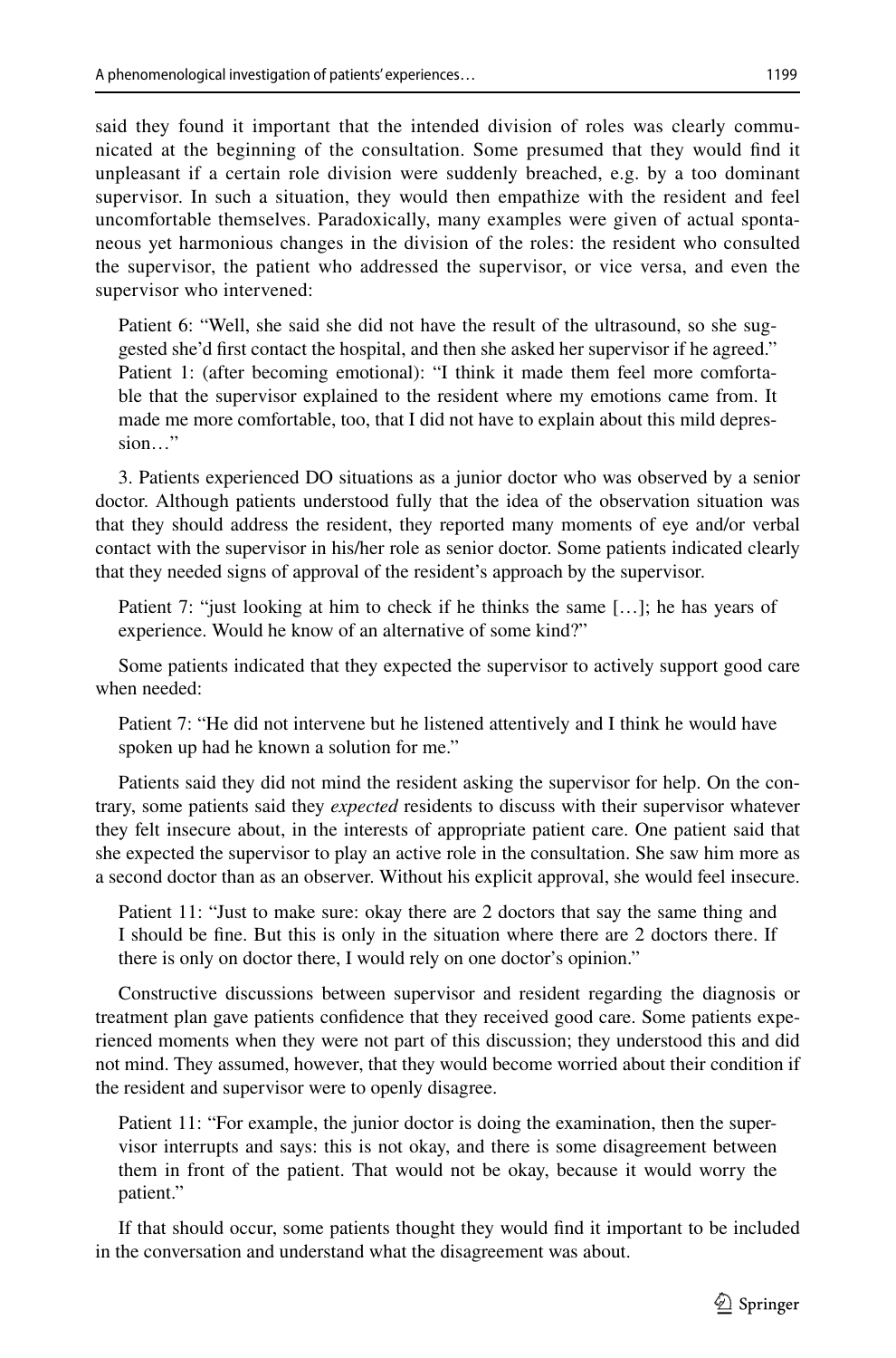4. Patients experienced DO situations often as occasions where an unknown, or little known, doctor was observed by the patient's more familiar GP. Patients might seek interaction with the supervisor in his/her role as familiar GP, as we see in these quotes:

Patient 4: " […] because he (the supervisor) knew my half-brother X who died from colon cancer. I said I had to think of  $X$ , so I turned around to him (the supervisor), he had cared for X so well, so... that was briefly between the two of us."

Patient 8: " […] Unexpectedly, it became an emotional conversation, so I was pleased that my family doctor was there because he knows my history."

Patients valued these moments of contact with the supervisor. If it did not happen spontaneously, some patients intentionally looked for such moments of contact. Even if the supervisor sat behind the patient, as was sometimes the case, there were moments when the patient would turn around to the supervisor. They realized that they were supposed to focus on the resident but did not see these moments of contact with the supervisor as a problem.

Patient 4: "I think it happens unnoticed sometimes […] and afterwards I just turned to her (the resident) again."

5. Patients experienced DO situations as ofering them a new role as collaborator in medical education, as a patient to practice on under DO. This resonated with their sense of responsibility for—and for some patients, engagement with—the education of future doctors.

Although patients expressed modesty concerning their contribution to residents' learning, this contribution was what motivated them to participate.

Patient 6: "Well, if that leads to better education, yeah well, I am happy to contribute, sure."

Patients said they did not mind that their cooperation in DO situations entailed some inconveniences, like sometimes being excluded from the conversation between the resident and the supervisor or being physically examined twice.

Some patients indicated that the resident or supervisor had expressed their gratitude for the patients' cooperation. This added to the patient's willingness to cooperate.

Patient 6: "She was very glad that I cooperate. Yeah well, then it's logical that I'm happy to...(help)."

Patients could be enthusiastic about the accomplishments of the resident, and some patients said that they had shown their approval of the resident's approach to the supervisor, for instance by exchanging a glance.

### **Discussion**

In order to address persistent problems with DO in residency, including the interaction with patients, we set out to enlarge our understanding of DO situations by investigating patients' experiences in these situations. Our phenomenological approach helped us trace patients' various thoughts and feelings back to common essential elements of their experience.

One of our fndings relates to the fact that, in the context of GP training, the patient is often familiar with the observing supervisor, as will not be the case in many other HPE settings. Nevertheless, our results may, to some extent, apply to educational settings in other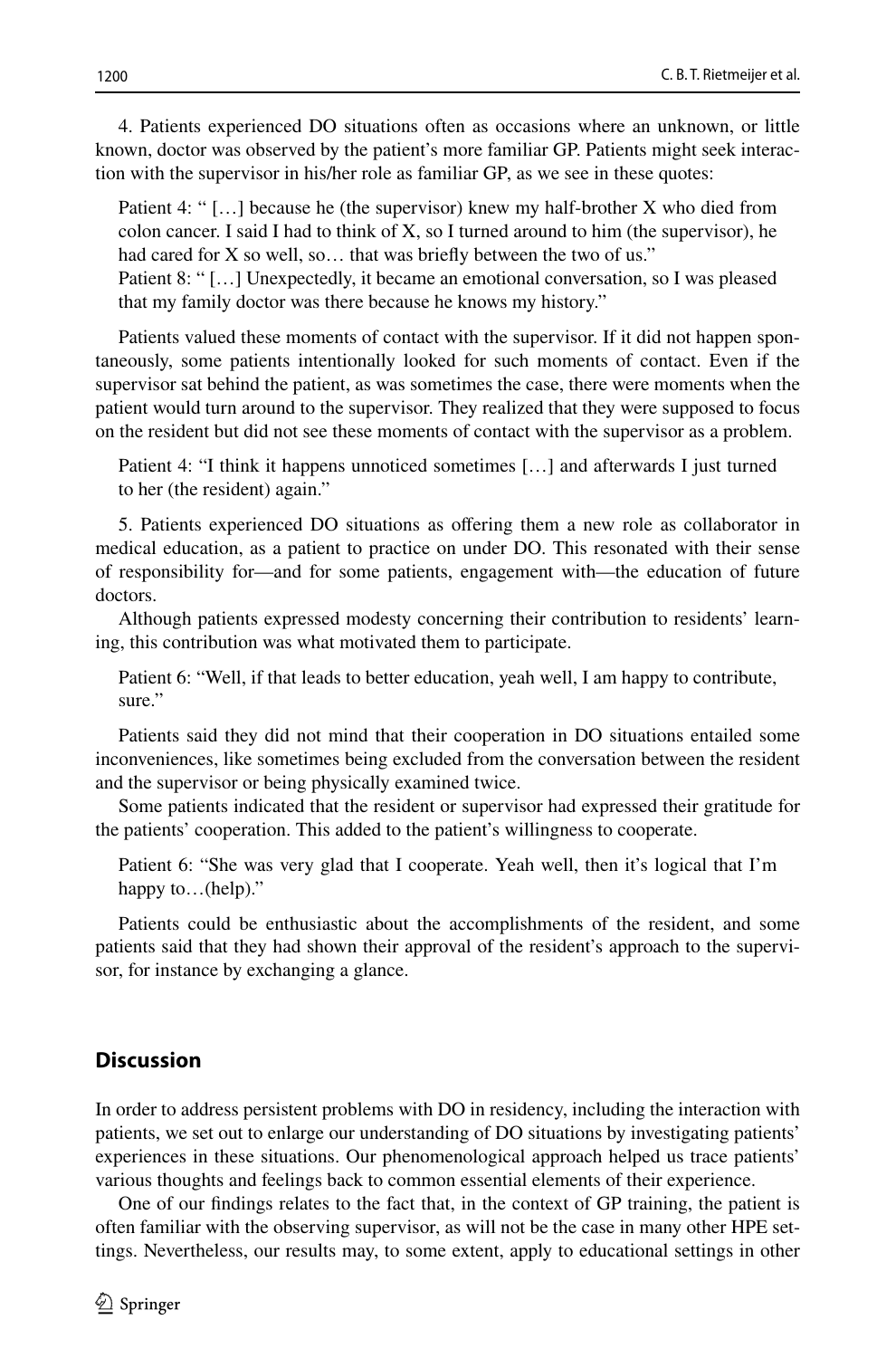health professions. We will frst discuss our results in relation to patient wellbeing then gradually move on to the educational consequences of our fndings.

#### **Patient wellbeing**

In line with the broader literature on patient participation in medical education, as described in the introduction, we found that patients said that they experienced DO as a win–win situation: they valued their contribution to education, and they felt that they received extra good care. Our participants rarely experienced adverse efects. This seemed mainly related to the friendly, harmonious atmosphere that they experienced and the possibility of also interacting with the supervisor.

Interestingly, triadic dynamics in DO situations seem diferent from those in other teaching encounters involving patients. As mentioned in the introduction, patients can be objectifed and assigned a passive role in bedside teaching, even if patients rejected such passivity (McLachlan; Monrouxe et al., [2009](#page-14-11)). Elsey and colleagues, in an ethnographic conversation analysis study, further described how patients are included in, or excluded from, the teaching conversation (Elsey et al., [2017](#page-14-19)). These findings are insightful in this era of patient-centered care and patient involvement in medical education (Monrouxe et al., [2009\)](#page-14-11). In DO situations, by contrast, our participants, did not experience a lack of their own participation in the triad. Instead, it was the supervisors' participation or lack of participation that mattered to them. Apparently, in DO situations, patient centeredness is not so much about involving the patient but about all parties being involved, including the supervisor.

#### **Fly on the wall or elephant in the room?**

Current guidelines on DO, such as observing without interrupting the encounter, and sitting in the patient's peripheral vision, are aimed at creating a DO situation in which the patient and the resident can interact as naturally as possible with the supervisor as the fy on the wall. This should add to the authenticity of the performance that is observed and minimize interference with residents' autonomy and their relationship with patients (Kogan et al., [2017](#page-14-1)). These guidelines recognize, however, that patient safety may demand participation by the supervisor. Our fndings suggest that patient wellbeing in DO situations is yet another justifcation for some participation by the observing supervisor. We acknowledge the value of the fy-on-the-wall approach for educational purposes, but identify a risk when supervisors go too far in this, as they sometimes do (Rietmeijer [2018\)](#page-14-2). For instance, when supervisors avoid any connection with the patient and/or the resident, this could create awkwardness and undermine the patient's needs. Patients seemed to need some interaction with the supervisor for two reasons. The first reason may be typical for our context of GP training: to do justice to their relationship with their familiar GP. The second reason possibly applies to all HPE contexts: to verify that the supervisor approved of the approach of the resident. For this last reason, some patients also wanted to see some interaction between the resident and the supervisor. Therefore, supervisors who exaggerate the fy on the wall approach by pretending not to be there risk making themselves the elephant in the room.

This elephant may, to some extent, be the cause of problems that both residents and supervisors encounter in their interaction with patients in DO situations, as described in the introduction. We refer to frequently reported challenges in getting the patient to talk to the resident and not to the supervisor, and residents' self-reported unnatural behavior and fear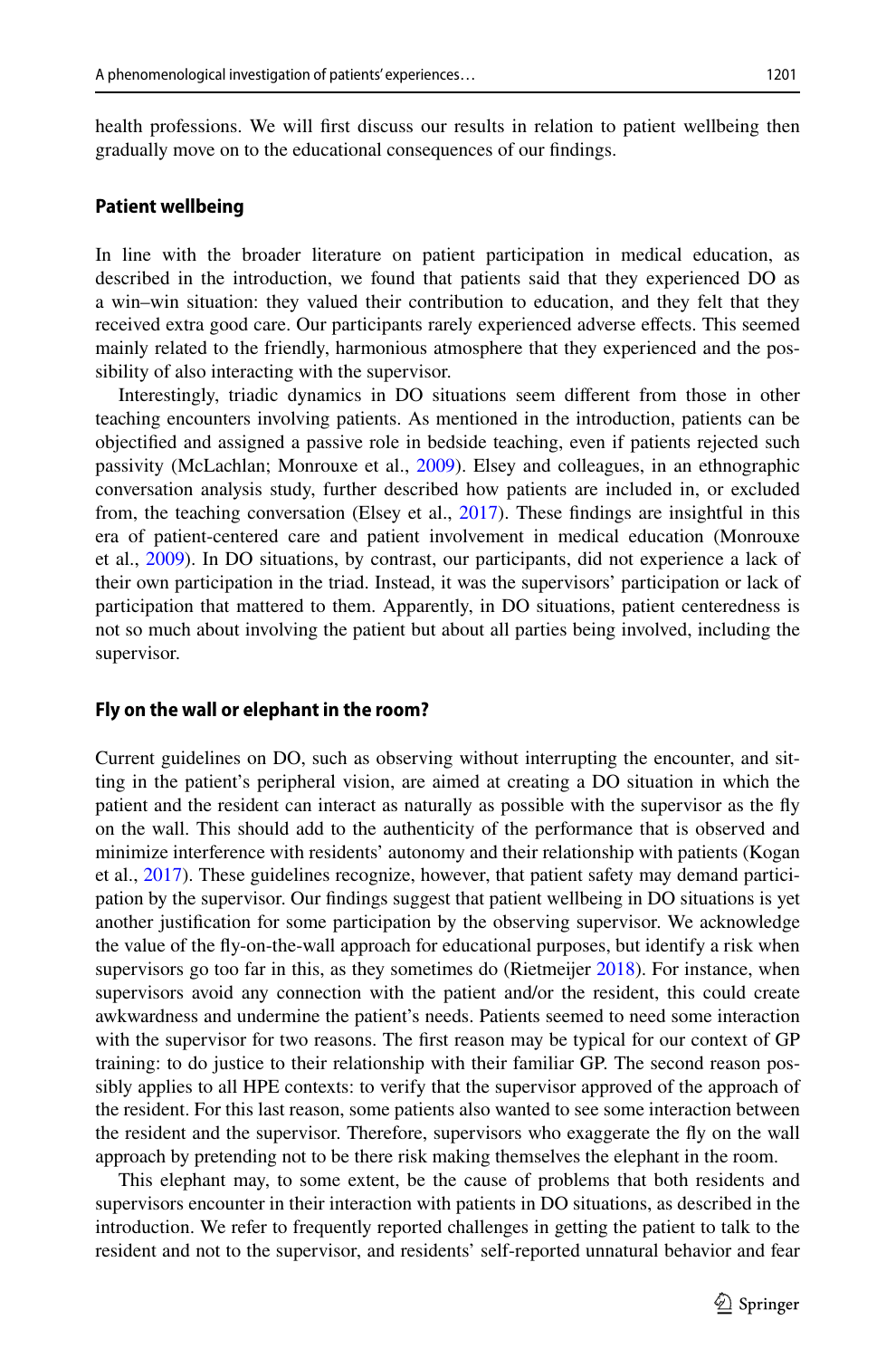of appearing incompetent. (LaDonna et al., [2017;](#page-14-4) Rietmeijer et al., [2018;](#page-14-2) Rietmeijer et al. [2021\)](#page-14-3). Taking this one step further, if we agree that some participation by the supervisor is needed, we should perhaps acknowledge that DO situations do not resemble unobserved resident-patient interactions, but rather that they are unique situations with their own dynamics and preconditions for valuable interactions between all parties. We therefore suggest a new term: Participative direct observation (PDO). 'Participative' suggests that some participation by the observing supervisor is involved. Its extent must be negotiated within the triad of patient, resident and supervisor, before, throughout and/or after the encounter, acknowledging the needs of each party. This recommendation may seem difcult to implement in busy clinical practice. However, consciousness of the concept of PDO and its dynamics, and bringing these dynamics into the learning conversation, and occasionally into the consultation, may help all participants.

#### **A changed concept of direct observation as an educational tool**

From an educational perspective, the concept of PDO sheds new light on a persistent challenge concerning the usefulness of DO for workplace learning. From previous research, we know that DO can be highly valuable for teaching and learning, especially when it is regularly planned and bi-directional. However, the threat of assessment often provokes residents' performance goal orientation and may hinder learning (Rietmeijer et al., [2018](#page-14-2), Rietmeijer et al. [2021;](#page-14-3) LaDonna et al., [2017;](#page-14-4) Teunissen et al., [2009](#page-14-20)). This is problematic in itself, and now even more so because we may have to question the appropriateness of DO as an assessment tool, if we agree that the supervisor is not the fly on the wall that sees the resident working with the patient in the same way as when not being observed. Awareness of the concept of PDO and its perhaps questionable value for assessment could help supervisors downplay their role of the silent assessor and, as the clinical teacher, adjust their degree of participation to the needs of both the patient and the resident. This, in turn, could perhaps help temper residents' performance goal orientation for the beneft of their learning goal orientation (Teunissen et al., [2009\)](#page-14-20). In addition to this, mutual expectations concerning the resident's individual autonomy could perhaps sometimes make way for explicit mutual intentions to use DO situations for learning together (Rietmeijer & Teunissen, [2019](#page-14-21)).

### **Implications for practice**

Our results underline the importance of patients' informed consent to participate in DO situations. Also, our results suggest that patients should be well informed about—or, even better, engaged in—the intended role division, which may change during the consultation. The patient's need for contact with the supervisor should be openly addressed and facilitated, rather than ignored or seen as uncalled for. Supervisors should be aware that patients may need signs of their approval of the resident's approach. And, concluding, residents and supervisors should ensure that DO takes place in a calm and friendly atmosphere. Although these recommendations stem from research in GP training in only one Dutch GP training center, we suggest that they may apply to GP training in general, and perhaps also to other HPE settings.

Adjusting the fy-on-the-wall approach to what the patient, the resident and the supervisor need will probably help make DO feel more natural for patients, and perhaps for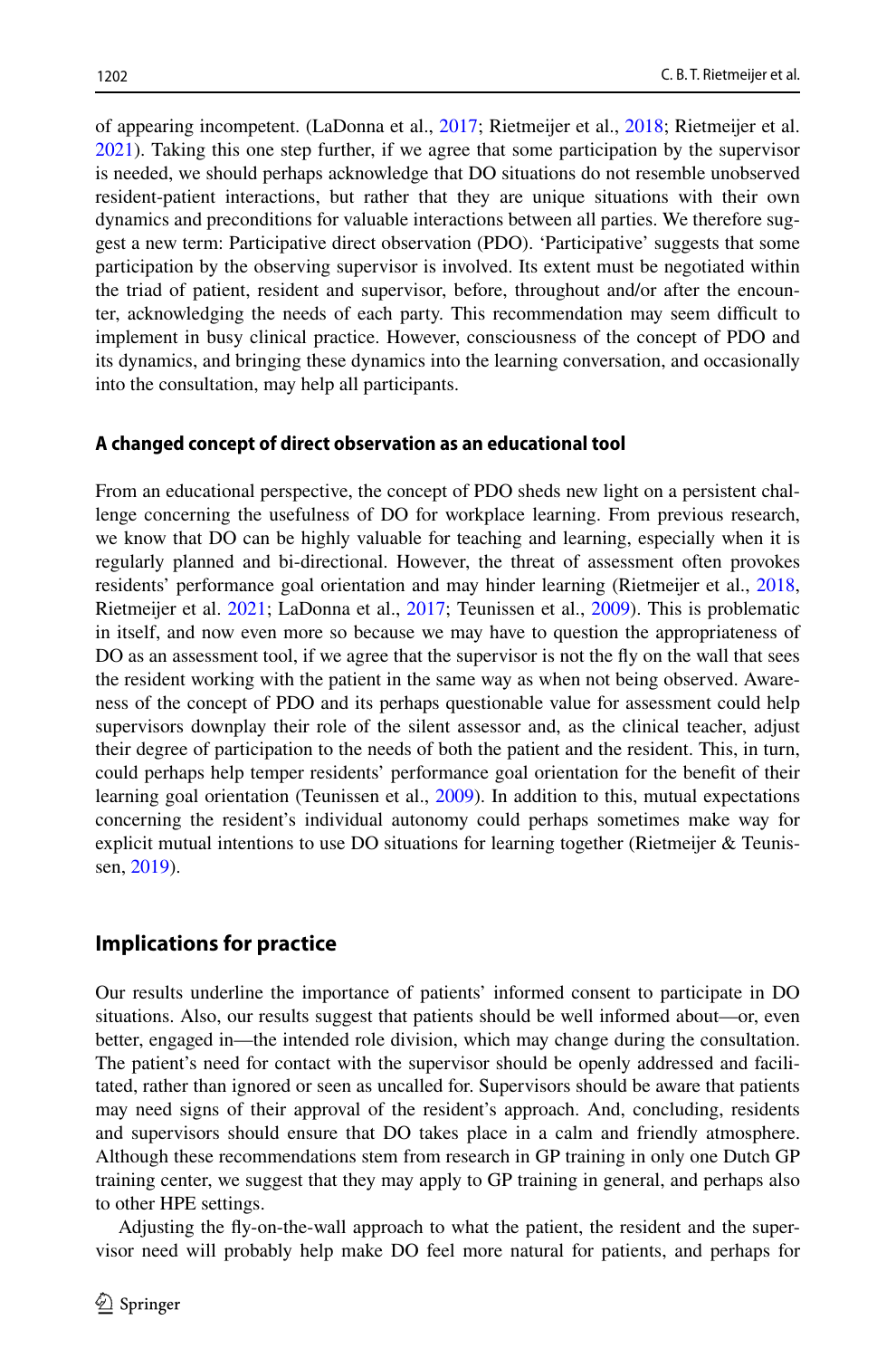residents and supervisors too. Acknowledging DO's shortcomings for assessment can help both supervisors and residents to use DO more deliberately for teaching and learning. Informed by previous research, we expect that this use of DO will beneft from regularly planning DO sessions and making them bi-directional, meaning that the supervisor and the resident alternately take the role of the doctor and the observer (Young et al. [2020](#page-15-4); Voyer et al. [\(2016](#page-15-5)) ; Rietmeijer et al., [2018,](#page-14-2) Rietmeijer et al. [2021](#page-14-3)). This approach is in line with principles of collaborative learning in which residents and supervisors are both on a learning continuum (Gibson et al., [2019](#page-14-22); Rietmeijer & Teunissen, [2019](#page-14-21)).

### **Implications for future research**

Our phenomenological approach has resulted in a description of essential elements of experiencing DO situations as a patient. Our fndings made us question a core aspect of the current concept of DO in residency, i.e. the role of the supervisor in the DO situation. A similar, phenomenological, investigation of residents' and supervisors' experiences with DO could provide other insights that may help construe a concept of DO that fundamentally fts all parties' needs.

A next step could then be to investigate how to implement this new concept, and to explore the extent to which this would truly enhance both patient-centered care and residents' learning goal orientation.

Reframing DO situations as primarily learning events and acknowledging the participation of the supervisor brings to light some other perspectives. For instance, it could be worthwhile to investigate the potential of PDO as regularly planned, preferably bi-directional, PDO sessions for supervisors' continuous professional development.

### **Limitations**

One can question the feasibility of accurately capturing the experiences and meanings of experiences rather than opinions of it. "Whilst phenomenology as philosophy is associated with introspection, allowing the philosopher to explore his or her experiences through 'phenomenological meditation', phenomenology as a research approach relies on the accounts of participants and the experiences of researchers" (Tufour, [2017\)](#page-14-23). We were aware of this from the start of this project and have therefore followed the methodological steps as described in detail. As indicated, however, how to apply phenomenology to research in HPE is subject to lively debate.

A second limitation is that, for in-depth interviews, the interviews were relatively short. We have identifed three reasons for this, the frst being that some patients found it very hard to slow down and refect on what they had just experienced. As a second reason, in the interviews, we focused mostly on the concrete experience of the consultation patients had just had, which was a limited topic. Thirdly, to increase the acceptability for patients of the request to take part, they were recruited with the message that the interview following their consultation would not take too much of their time. It is possible that longer interviews, perhaps with video-stimulated recall, could deliver more information, leading perhaps to more essential elements of the experience of being the patient in a DO situation. On the other hand, we did not stop interviews (except one) because of the time, patients shared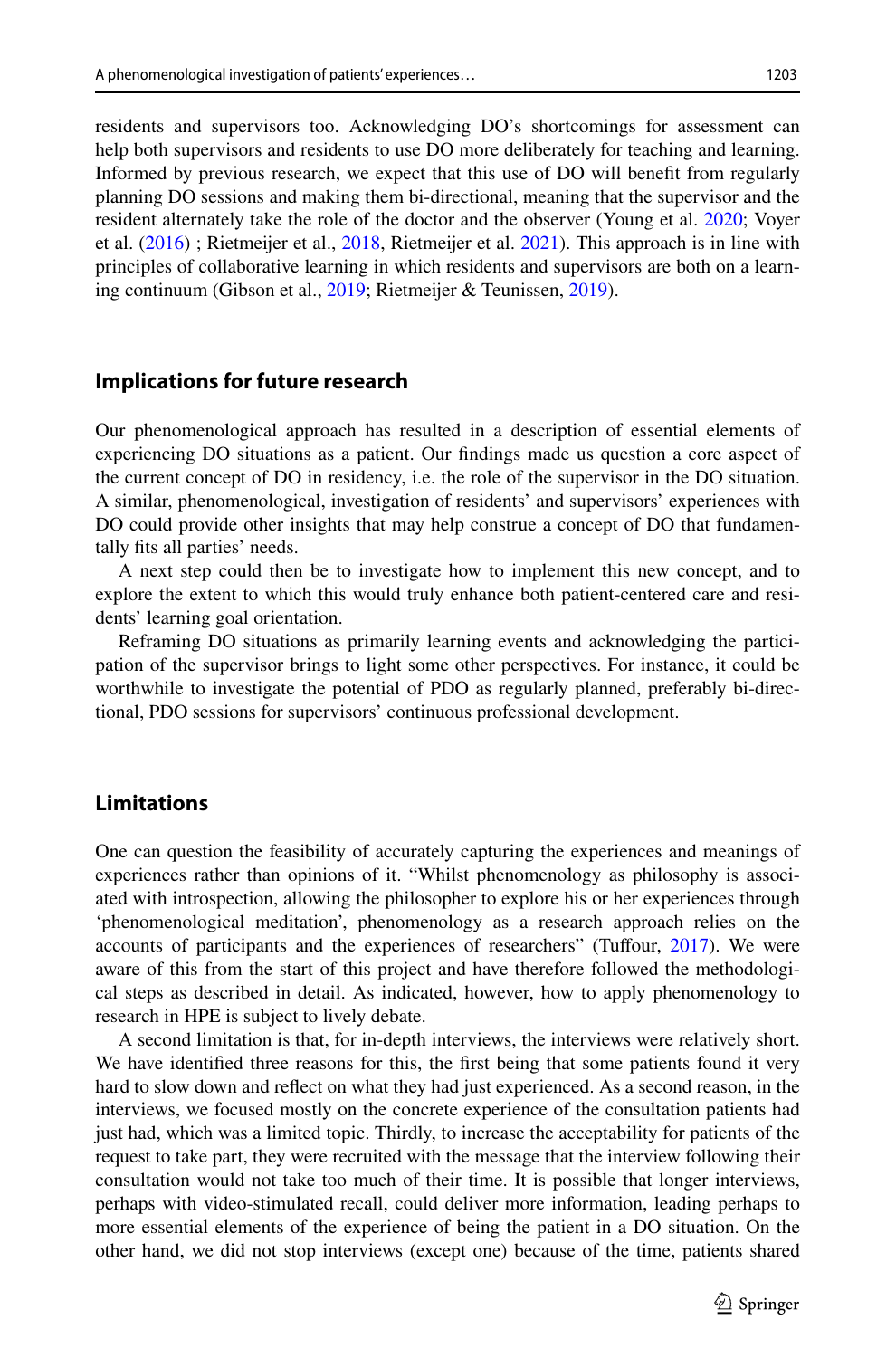their experiences freely and the interview ended when they indicated they had shared their experiences sufficiently.

As another limitation, this study was performed in the context of one GP training center in the Netherlands. Familiarity of patients with their general practitioner (i.e. the supervisor) appeared to be an important feature of this context, explaining one of our major fndings. We suspect that in hospital contexts, where patients may know the resident better than the supervisor, or may not know either of them, this element of patients' experiences will be diferent.

Lastly, all patients that we interviewed were, coincidentally, rather satisfed with the DO situation that they had just been part of. Dissatisfed patients could well raise new topics of interest. Also, one may question how freely patients will speak about their GP and the resident they just visited when interviewed by a stranger in their doctor's office.

# **Conclusions**

Our phenomenological investigation of what it is like to be the patient in a DO situation revealed several essential elements of this experience. As one essence, patients experienced the presence of the supervisor as the presence of a second doctor, a senior doctor, and often, their familiar GP. This led to their need to involve the supervisor, to some extent, in the consultation. Patients were willing to address the resident but sought moments of contact with and some participation by the supervisor. These results highlight the potential side-efects of the fy-on-the-wall approach during DO, regarding patient wellbeing. Also, if we agree that supervisors always to some extent participate in the situation that they are observing, we may have to reconsider the value of DO for assessment, and perhaps primarily deploy DO for learning purposes. We therefore propose the concept of *participative direct observation* (PDO) in workplace learning, which also acknowledges the observer's role as participant. Embracing this concept may beneft both patients' wellbeing and residents' learning.

**Acknowledgements** The authors wish to thank the patients who participated in this study and the residents and supervisors who cooperated. Martina Ann Kelly and Sven Schaepkens helped us fnd our way in the world of phenomenology. Marilyn Hedges provided feedback on English grammar and style.

**Ethical approval** According to the Research Ethics Committee, our research was exempt from ethical review (Ethical Review Board, Amsterdam University medical centers, location VUmc nr 2017.310). Participants were informed that, in the event of questions or unease due to the interview, they could contact their GP and, via their GP, the researcher.

**Open Access** This article is licensed under a Creative Commons Attribution 4.0 International License, which permits use, sharing, adaptation, distribution and reproduction in any medium or format, as long as you give appropriate credit to the original author(s) and the source, provide a link to the Creative Commons licence, and indicate if changes were made. The images or other third party material in this article are included in the article's Creative Commons licence, unless indicated otherwise in a credit line to the material. If material is not included in the article's Creative Commons licence and your intended use is not permitted by statutory regulation or exceeds the permitted use, you will need to obtain permission directly from the copyright holder. To view a copy of this licence, visit [http://creativecommons.org/licenses/by/4.0/.](http://creativecommons.org/licenses/by/4.0/)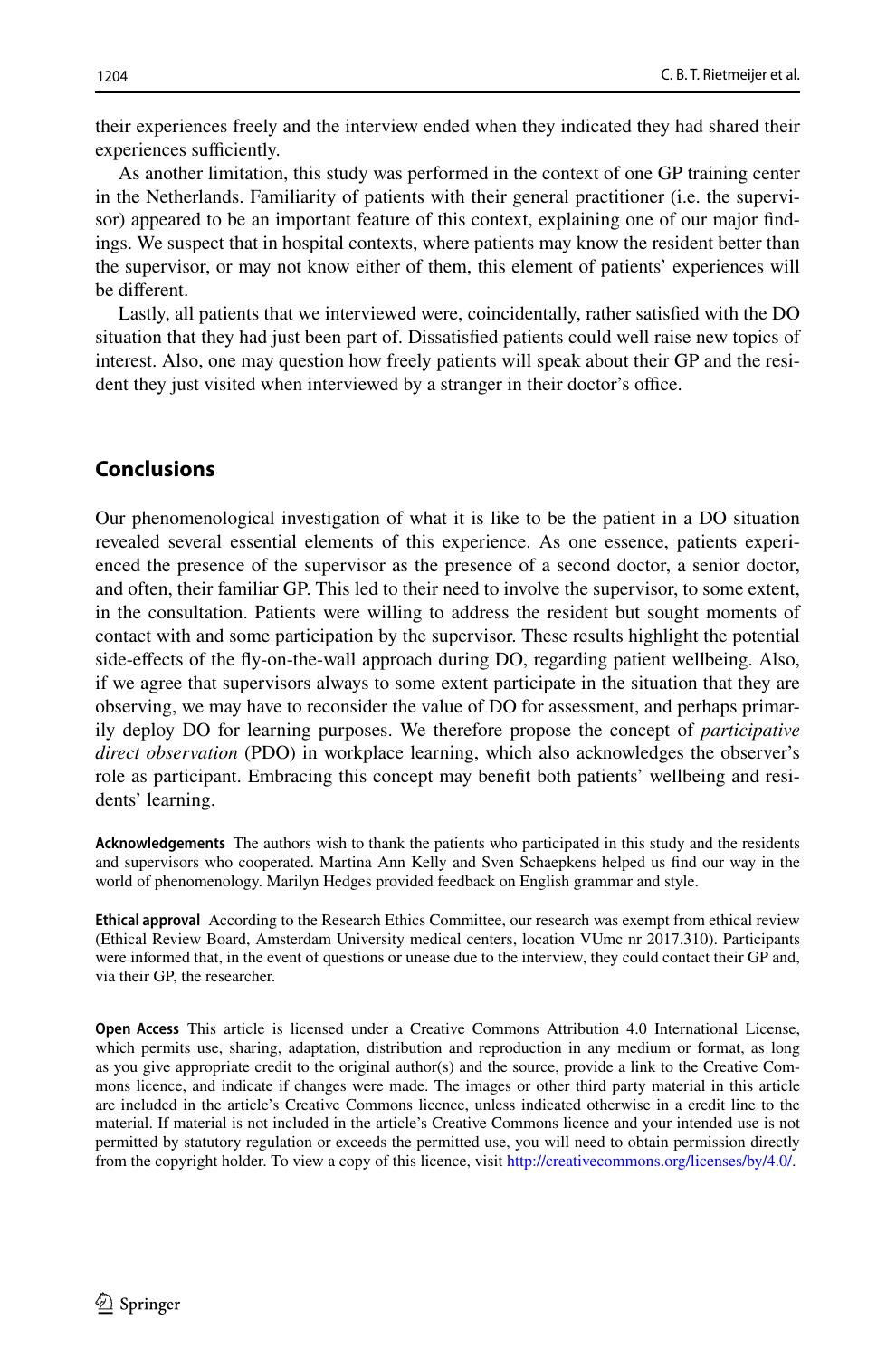### **References**

- <span id="page-14-12"></span>Bynum, W., & Varpio, L. (2018). When I say… hermeneutic phenomenology. *Medical Education, 52*(3), 252–253.
- <span id="page-14-5"></span>Cheung, W. J., Patey, A. M., Frank, J. R., Mackay, M., & Boet, S. (2019). Barriers and enablers to direct observation of trainees' clinical performance. *Academic Medicine, 94,* 101–114.
- de Jonge, L. P., Mesters, I., Govaerts, M. J., Timmerman, A. A., Muris, J. W., Kramer, A. W., & van der Vleuten, C. P. (2020). Supervisors' intention to observe clinical task performance: an exploratory study using the theory of planned behaviour during postgraduate medical training. *BMC Medical Education, 20*, 1–10.
- <span id="page-14-13"></span>Dowling, M. (2007). From Husserl to van Manen. A review of diferent phenomenological approaches. *International Journal of Nursing Studies, 44*(1), 131–142.
- <span id="page-14-19"></span>Elsey, C., Challinor, A., & Monrouxe, L. V. (2017). Patients embodied and as-a-body within bedside teaching encounters: A video ethnographic study. *Advances in Health Sciences Education, 22*(1), 123–146.
- <span id="page-14-22"></span>Gibson, S. J., Porter, J., Anderson, A., Bryce, A., Dart, J., Kellow, N., & Palermo, C. (2019). Clinical educators' skills and qualities in allied health: a systematic review. *Medical education, 53*(5), 432–442.
- <span id="page-14-16"></span>Husserl, E. De crisis van de Europese wetenschappen en de transcendentale fenomenologie. Uitg. Boom 2018 [The crisis of European sciences and transcendental phenomenology, 1954]
- <span id="page-14-0"></span>Kilminster, S., Cottrell, D., Grant, J., & Jolly, B. (2007). AMEE Guide No. 27: Efective educational and clinical supervision. *Medical Teacher, 29,* 2–19.
- <span id="page-14-1"></span>Kogan, J. R., Hatala, R., Hauer, K. E., & Holmboe, E. (2017). Guidelines : The do's, don'ts and don't knows of direct observation of clinical skills in medical education. *Perspectives on Medical Education, 5,* 286–305.
- <span id="page-14-4"></span>LaDonna, K. A., Hatala, R., Lingard, L., Voyer, S., & Watling, C. (2017). Staging a performance: Learners' perceptions about direct observation during residency. *Medical Education, 2111,* 1–13.
- <span id="page-14-10"></span>McLachlan, E., King, N., Wenger, E., & Dornan, T. (2012). Phenomenological analysis of patient experiences of medical student teaching encounters. *Medical education, 46*(10), 963–973.
- <span id="page-14-11"></span>Monrouxe, L. V., Rees, C. E., & Bradley, P. (2009). The construction of patients' involvement in hospital bedside teaching encounters. *Qualitative Health Research, 19*(7), 918–930.
- <span id="page-14-14"></span>Neubauer, B. E., Witkop, C. T., & Varpio, L. (2019). How phenomenology can help us learn from the experiences of others. *Perspectives on Medical Education, 8*(2), 90–97.
- <span id="page-14-6"></span>Pelgrim, E. A. M., Kramer, A. W. M., Mokkink, H. G. A., & van der Vleuten, C. P. M. (2012). The process of feedback in workplace-based assessment: Organisation, delivery, continuity. *Medical Education, 46,* 604–612.
- <span id="page-14-7"></span>Pitts, S., Borus, J., Goncalves, A., & Gooding, H. (2015). Direct versus remote clinical observation: Assessing learners' milestones while addressing adolescent patients' needs. *Journal of Graduate Medical Education, 7*(2), 253–255.
- <span id="page-14-3"></span>Rietmeijer, C. B. T., Blankenstein, A. H., Huisman, D., van der Horst, H.E., Kramer, A.W.M., de Vries, H., Scheele, F., Teunissen, P. W. (2021). What actually happens under the fag of direct observation, and how that matters: a qualitative study in general practice residency. Accepted for publication Medical Teacher.
- <span id="page-14-2"></span>Rietmeijer, C. B., Huisman, D., Blankenstein, A. H., de Vries, H., Scheele, F., Kramer, A. W., & Teunissen, P. W. (2018). Patterns of direct observation and their impact during residency: General practice supervisors' views. *Medical Education, 52*(9), 981–991.
- <span id="page-14-21"></span>Rietmeijer, C. B., & Teunissen, P. W. (2019). Good educators and orphans: The case of direct observation and feedback. *Medical Education, 53*(5), 421–423.
- <span id="page-14-9"></span>Sharma, M. (2018). 'Can the patient speak?': Postcolonialism and patient involvement in undergraduate and postgraduate medical education. *Medical Education, 52*(5), 471–479.
- <span id="page-14-8"></span>Starmer, A. J., Randolph, G. D., Wysocki, K. L., & Steiner, M. J. (2009). Direct observation of resident-patient encounters in continuity clinic: a controlled study of parent satisfaction and resident perceptions. *Education for Health, 22*(3), 325.
- <span id="page-14-20"></span>Teunissen, P. W., Stapel, D. A., van der Vleuten, C., Scherpbier, A., Boor, K., & Scheele, F. (2009). Who wants feedback? An investigation of the variables infuencing residents' feedback-seeking behavior in relation to night shifts. *Academic Medicine, 84*(7), 910–917.
- <span id="page-14-23"></span>Tufour, I. (2017). A critical overview of interpretative phenomenological analysis: A contemporary qualitative research approach. *Journal of Healthcare Communications., 2,* 52. [https://doi.org/10.4172/2472-1654.](https://doi.org/10.4172/2472-1654.100093) [100093](https://doi.org/10.4172/2472-1654.100093)
- <span id="page-14-17"></span>Van Manen, M. (2016). *Researching lived experience: Human science for an action sensitive pedagogy*. Routledge.
- <span id="page-14-15"></span>Van Manen, M. (2017). But is it phenomenology? *Qualitative Health Research, 27*(6), 775–779.
- <span id="page-14-18"></span>Van Manen, M., Higgins, I., & van der Reit, P. (2016). A conversation with Max van Manen on phenomenology in its original sense. *Nursing and Health Sciences, 18*(1), 4–7.